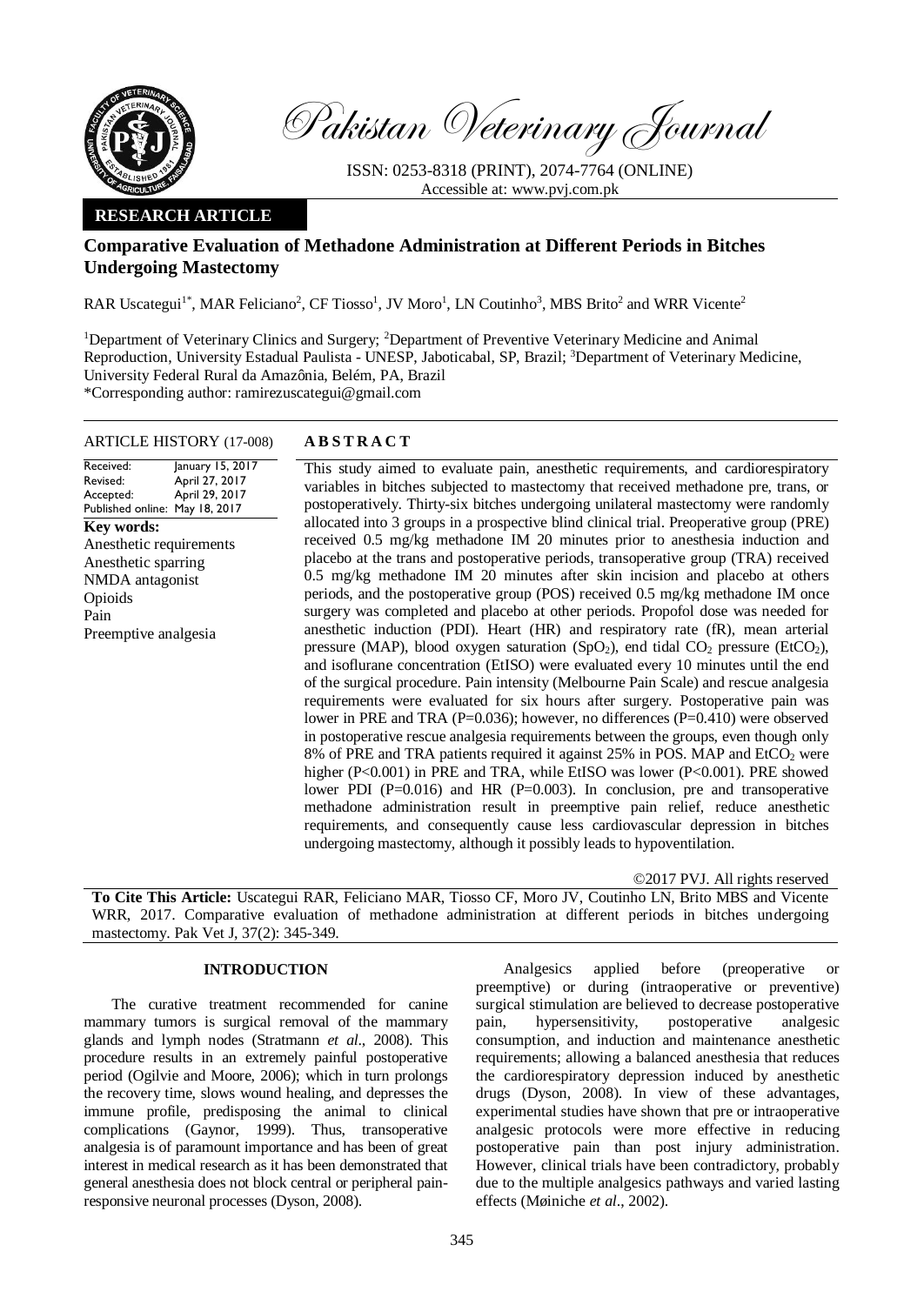Methadone is a broad action synthetic opioid, an opioid receptor agonist, NMDA receptor non-competitive antagonist, reuptake inhibitor of norepinephrine, and serotonin and nicotinic receptor blocker. These properties give methadone an outstanding action, as it inhibits central perception of nociception, effectively blocks sensitization, and directly modulates pain conduction pathways (Xiao *et al*., 2001). Furthermore, it has been proven effective as a surgical analgesic in dogs at doses ranging from 0.3 to 0.7 mg/kg given intramuscularly, intravenously, or epidurally; producing lasting analgesic effect (>6h) and causing limited cardiorespiratory alterations (Leibetseder *et al*., 2006; Pereira *et al*., 2013; Cardozo *et al*., 2014; Uscategui *et al*., 2017).

Due to the complex effects of methadone on the nociceptive process and its proven efficacy, potency, and duration as a surgical analgesic; the present study was designed to evaluate whether pre, trans, or postoperative administration of methadone have some impact on pain control, anesthetic requirements, and cardiorespiratory function in bitches undergoing unilateral mastectomy.

## **MATERIALS AND METHODS**

**Ethical considerations:** The study was approved by the institutional Ethics Committee in the Use of Animals (CEUA 9189/2012). Animal owners were asked to sign an informed consent form and commit to providing the postoperative care recommendations.

**Animals:** Thirty-six bitches of different weights, ages, and breeds admitted for therapeutic unilateral mastectomy were selected for a prospective placebo controlled randomized blind clinical trial. Dogs were included in the study if they presented ASA physical status I or II; normal complete blood count; and ALT, blood urea nitrogen, and creatinine levels within normal range for the species. Animals were excluded in the presence of hypertension, congestive heart failure, or if they'd received analgesic or anti-inflammatory treatments two weeks prior to admission.

**Study design:** Dogs undergoing unilateral mastectomy had food and water withheld 8h and 2h prior to surgery, respectively. Body weight (BW), rectal temperature, heart (HR, bpm), and respiratory rate (fR, rpm) were clinically evaluated and recorded before the start of the surgical procedure. The cephalic vein was catheterized, and maintenance fluid therapy (Ringer's lactate 10 mL/kg/h), 0.2 mg/kg meloxicam, and 30 mg/kg cephalothin were administrated intravenously.

The animals were randomly allocated into 3 groups  $(n=12)$ . Twenty minutes before anesthetic induction, the preoperative group (PRE) received 0.5 mg/kg methadone IM (Mytedom®, Cristália, Brazil) while the transoperative (TRA) and postoperative (POS) groups received 0.05 mL/kg saline (placebo). Neither the anesthetist nor the postoperative evaluator had knowledge of the contents of the injections. After 20 minutes, anesthetic induction was carried out using 1 mg/kg propofol bolus injection IVadministered every 30 seconds until loss of palpebral reflex. The total volume of propofol applied was considered as the propofol dose for intubation

(PDI, mg/kg). Animals were intubated with an orotracheal tube attached through a collector tube to a gas analyzer, which was connected to a multiparameter monitor (DX2023®, Dixtal, Brazil) for fR, end tidal carbon dioxide pressure (EtCO2, mmHg), and isoflurane concentration (EtISO%) measurements.

The caudal auricular artery was catheterized and connected to a pressure transducer for mean arterial pressure monitoring (MAP, mmHg). A sensor was positioned on the tongue for HR and peripheral blood oxygen saturation  $(SpO<sub>2</sub>%)$  measurements. Isoflurane vaporization diluted in oxygen ( $FiO<sub>2</sub>=1.0$ ) through partial rebreathing anesthetic circuit started at the minimum concentration needed to maintain the surgical plane (MAP >60 mmHg, ventral ocular rotation, and lack of protective reflexes and painful motor response). Electrocardiographic tracing and rectal temperature were also continuously monitored.

HR, fR, MAP, Tr,  $SpO<sub>2</sub>$ , EtCO<sub>2</sub> and EtISO were recorded after anesthesia stabilization (0) and every 10 minutes (10 - 100 min) until the end of the anesthetic period. After 10 minutes of evaluation, the unilateral mastectomy procedure was initiated (performed by the same surgical team). Twenty minutes after skin incision, the TRA group received 0.5 mg/kg methadone IM, while the PRE and POS groups received placebo. Once the surgery was completed, the POS group received 0.5 mg/kg methadone IM and the other two groups received placebo. Isoflurane vaporization ceased 20 minutes after and, once swallowing and coughing reflexes were recovered, the endotracheal tube was removed and the time elapsed defined as extubation time.

The animals were immediately transferred to a recovery room, where postoperative pain was evaluated at 30, 60, 90, 120, 150, 180, 210, 240, 300 and 360 minutes and scored according to the Melbourne University Pain Scale (Firth and Haldane, 1999). If the resulting score was ≥12 (Pohl *et al*., 2011), rescue analgesia was provided (0.5 mg/kg methadone, 2 mg/kg lidocaine, 0.01 mg/kg/min ketamine i.v.). Pain evaluation continued in these patients but the data was not included in the study. Once postoperative evaluation ended, the animals received 4 mg/kg tramadol IM and were discharged to an outpatient care, with clinical checkups carried out every five days until complete recovery.

**Statistical analysis:** Statistical analysis was performed using the R software® (Foundation for Statistical Computing, Austria). Weight, age, PDI, surgical, anesthetic, and extubation times were compared between treatments by one-way ANOVA. HR, fR, MAP, Tr, SpO2, EtCO2, and EtISO were compared between treatments and times by two-way ANOVA and Tukey post-hoc test. Pain scores were compared by Friedman test and Dunn's post-hoc and rescue analgesia requirements by the Kaplan Meier survival analysis. Significance was considered at P<0.05 and data are expressed as mean  $\pm$ standard deviation.

#### **RESULTS**

The sample size used allowed a statistical power of approximately 75% for the cardiorespiratory variables and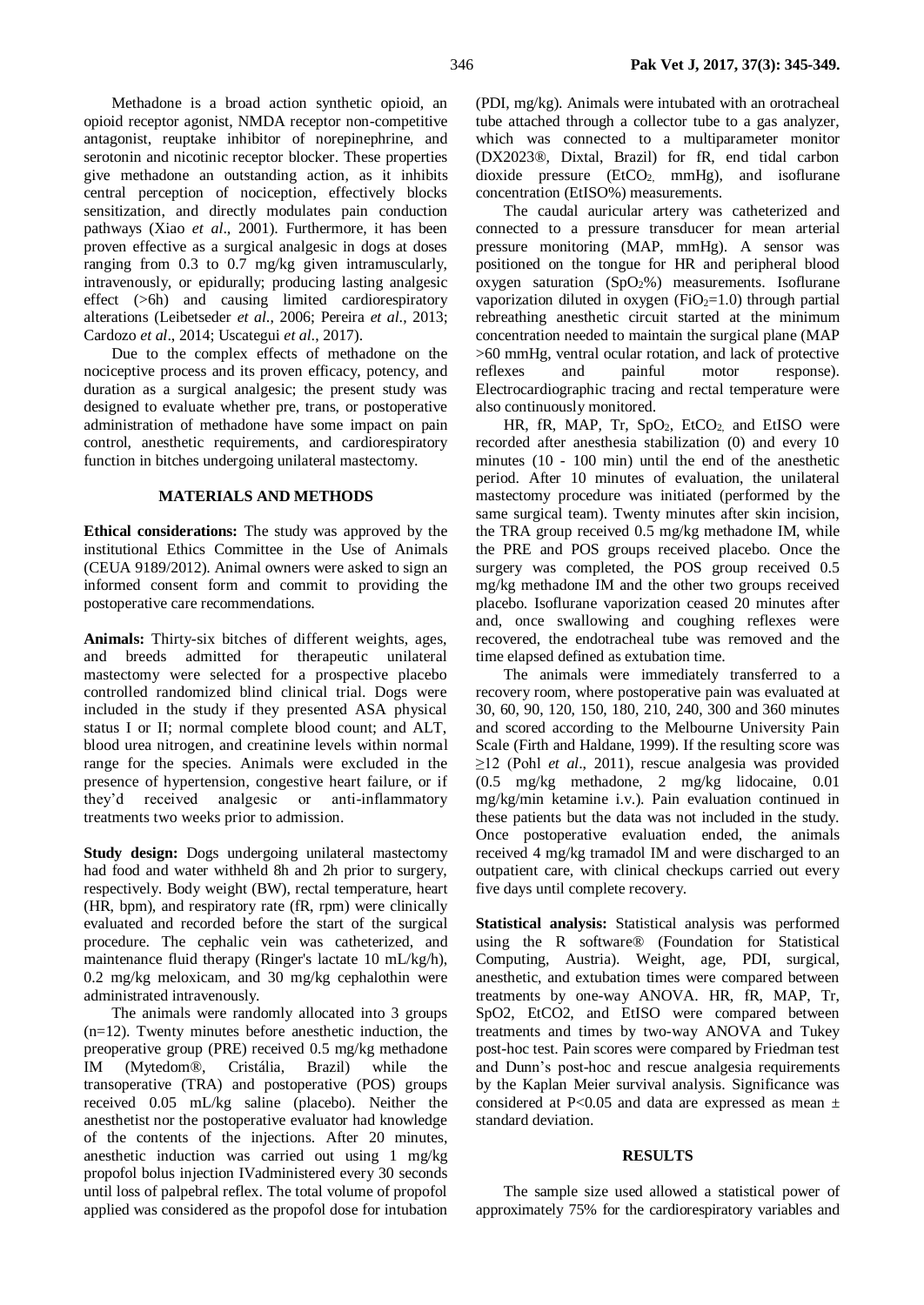60% for the pain variables studied. Mixed breed dogs corresponded to 45% of patients; Dachshund, Poodle, and Cocker Spaniels to 42%; and other breeds to 13%. Age (10.0 $\pm$ 2.7 years); BW (17.7 $\pm$ 12.3 kg); surgical (91.2 $\pm$ 13.6 min), anesthetic (129.2±21.1 min), and extubation times (7.6±2.0 min) were not significantly (P>0.05) different between the groups (Table 1).

Some complications were observed during anesthesia. One animal from PRE, two from TRA, and four from POS groups developed hypotension (MAP<60 mmHg); which was successfully controlled by a temporary increase in fluid therapy. Additionally, premature ventricular contractions were detected in a TRA patient, which was not treated, as this arrhythmia was sporadic and did not cause hemodynamic changes. These complications were not significantly related to the groups. Animals that required treatment were removed for cardiovascular evaluation and all interventions were successful.

SPO<sub>2</sub> and fR were similar between groups and times.  $E(CO<sub>2</sub>$  was higher in PRE and TRA groups, HR was lowest in PRE, and MAP higher in PRE than in TRA group and lowest in POS group (Table 1; Fig. 1).

Anesthetic requirements varied according to the groups, PDI was lower (P=0.016) in PRE  $(4.3\pm0$  mg/kg) than in TRA  $(6.2\pm1.9 \text{ mg/kg})$  and POS  $(6.5\pm1.2 \text{ mg/kg})$ groups. In turn, mean EtISO throughout the procedure was higher (P<0.001) in POS (1.84±0.56) than in TRA  $(1.65\pm0.37)$  and PRE  $(1.62\pm0.32\%)$  groups and varied with time, being significantly higher  $(P<0.001)$  from 30 to 50 minutes after anesthetic induction (Fig. 1) and negatively correlated to MAP ( $r = -0.217$ ; P<0.001).

Pain score was significantly higher in POS (P=0.036) than PRE and TRA groups from 60-240 minutes of evaluation. Although only 1/12 of patients required rescue analgesia during the first 30 min in PRE and TRA groups, in comparison to 3/12 in the POS group between 30-90 min, these results were not significantly different (P=0.410) (Fig. 2).

### **DISCUSSION**

Pre and transoperative methadone administration showed a preemptive analgesic effect, with postoperative pain scores being lower in these groups and, although not statistically significant, the postoperative group required greater rescue analgesia. Effective postoperative pain management with pre and transoperative therapeutic modalities has been described for some opioids (Richmond *et al*., 1993; Mansfield *et al*., 1996; Griffin *et al*., 1997), tramadol (Wordliczek *et al*., 2002), and NMDA antagonists (Chia *et al*., 1999). This effect is known as preemptive analgesia and has been attributed to methadone for its effective and lasting blocking of nociceptive pathways at different stages of the pain process (Kissin, 2000).

No difference could be observed between PRE and TRA treatments in postoperative pain management. This result is compatible with most clinical trials that tested opioids and NMDA antagonists, as described in Møiniche *et al*. (2002) meta-analysis. Animal clinical trials comparing the effects of application times on postoperative analgesia could not be found; however, rat experimental models have shown that surgical procedures cause two nociceptive stimulation phases, the first as a consequence of

347 **Pak Vet J, 2017, 37(3): 345-349.**

tissue damage and the second as a consequence of the inflammatory response to this damage (Brennan et al., 1997). The interaction between these phases is responsible for postoperative hypersensitivity; therefore, to achieve a preventive effect, the analgesic treatment must remain efficient up to the postoperative period. If the first phase can be blocked by the use of intraoperative analgesia, the analgesic effectiveness of these therapeutic modalities can be considered equivalent (Kissin, 2000).

Preoperatory methadone administration reduced the dose of propofol required for induction by approximately 30%, in agreement with the findings by Short and Bufalari (1999) in opioid-premedicated dogs. Propofol-sparing effect has been described for different opioids (Shih *et al*., 2007; Covey-Crump and Murison, 2008; Kaur *et al*., 2013; Uscategui *et al*., 2017) and the methadone/ dexmedetomidine combination (Canfrán *et al*., 2016), probably due to the sedative effect of methadone in dogs (Monteiro *et al*., 2009; Canfrán *et al*., 2016). Furthermore, both pre and transoperative methadone administration reduced isoflurane requirements for surgical anesthetic maintenance. This effect is directly related to μ opioid receptors agonists, which reduce the minimum alveolar concentration (MAC) of volatile anesthetics (Credie *et al*., 2010; Campagnol *et al*., 2012; Uscategui *et al*., 2017).

Bitches that received methadone before or during mastectomy maintained a higher blood pressure than those that received it postoperatively, confirming the cardiovascular effects described for this drug as it elevates arginine-vasopressin plasma levels leading to an increase in peripheral vascular resistance, which causes a reflexive decrease in HR, as seen in the PRE group (Maiante *et al*., 2008). Furthermore, the negative correlation observed between EtISO and MAP may further explain these results due to the isoflurane dose dependent hypotensive effect (Steffey *et al*., 2015), which can be related to the hypotensive complications observed in the POS group. Credie *et al*. (2010) have reported cardiac arrhythmias after methadone administration, which may be linked to the VPCs detected in an animal from the TRA group; however, it could also be an idiosyncratic reaction.

Respiratory depression is a common adverse effect of opioids, it is dose dependent, can be exacerbated by the concomitant use of anesthetics, and is directly linked to  $\mu_2$ receptors (Papich, 2000). This was evidenced by  $EtCO<sub>2</sub>$ increase in PRE and TRA groups, even though significant variations in *f*R or SpO<sub>2</sub> were not observed. Similar results have been described by Leibetseder *et al*. (2006); however, Maiante *et al*. (2008) reported a decrease in partial arterial oxygen pressure without partial carbon dioxide pressure alterations following methadone administration in nonanaesthetized dogs.

This study presents some limitations that should be considered: limited sample size; blood gas analysis was not performed (due to institutional limitations) and ventilation and oxygenation had to be estimated using EtCO2 and SpO2; postoperative pain assessment was performed using a single pain scale and for a limited time. Therefore, further studies with broader and more objective analgesic and cardiorespiratory evaluations are necessary to determine the desired and adverse effects of preemptive methadone administration in dogs subjected to algid surgical procedures.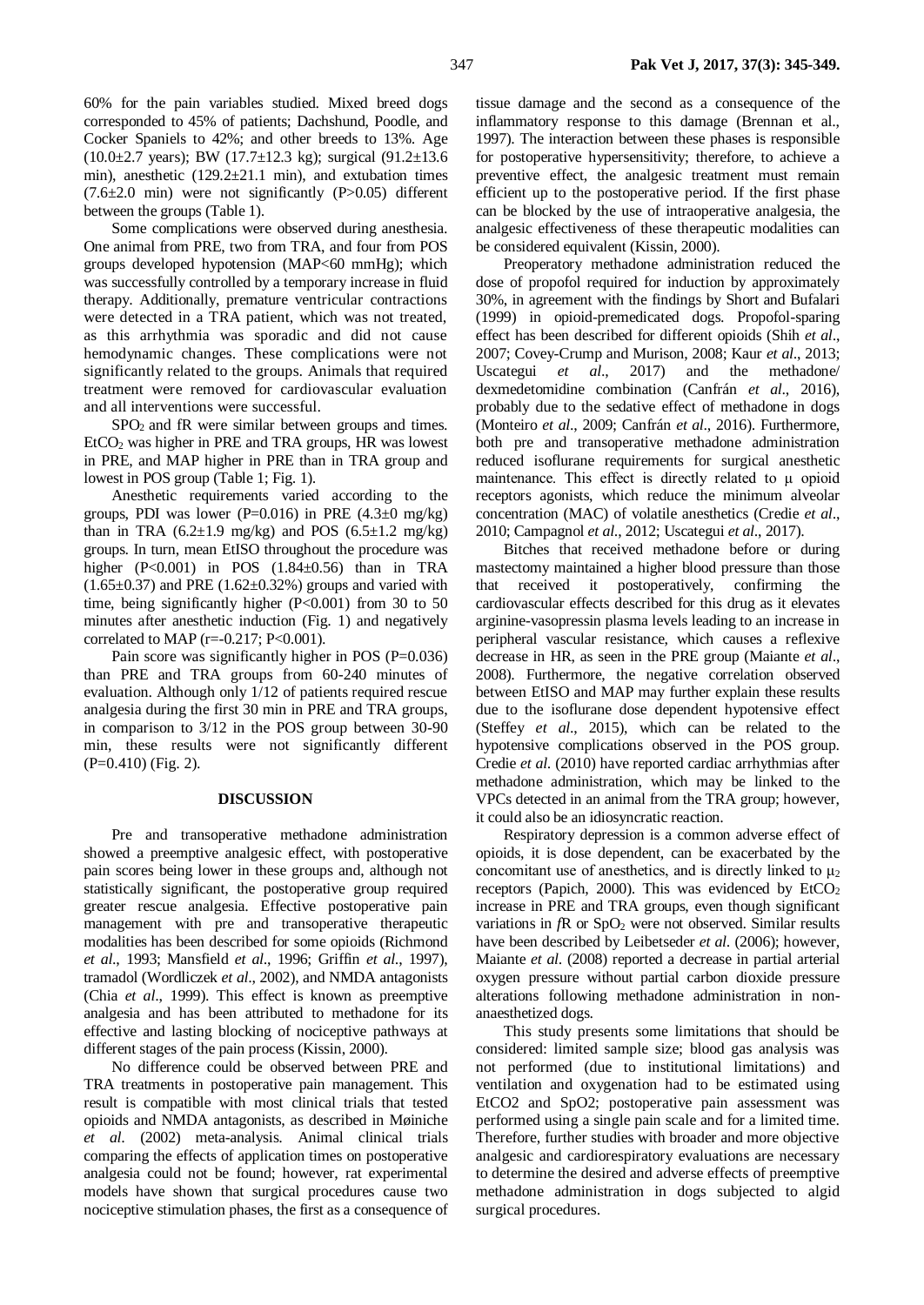

Fig. 1: Mean±SD of: A) Heart rate (HR, bpm), B) Mean arterial pressure (MAP, mmHg), C) End tidal CO<sub>2</sub> pressure (EtCO<sub>2</sub>, mmHg), and D) End tidal isoflurane concentration (EtISO, %) evaluated after anesthetic induction (0) and every 10 min until the end of anesthesia in 36 bitches subjected to unilateral mastectomy that received 0.5 mg/kg methadone i.m at the pre (PRE, dark grey broken line with ■ mean symbol), trans (TRA, light grey dotted line with ♦ mean symbol), or postoperative periods (POS, black line with ● mean symbol).



**Fig. 2:** Median±IQR of: A) Melbourne University Pain Scale Score and B) Kaplan Meier survival curves for rescue analgesia requirements evaluated during the 6 h subsequent to extubation in 36 bitches subjected to unilateral mastectomy that received 0.5 mg/kg methadone i.m at the pre (PRE, dark grey broken line with ■ median symbol), trans (TRA, light grey dotted line with ♦ median symbol), or postoperative periods (POS, black line with ● median symbol); IQR: interquartile range.

**Table 1:** Mean±SD of clinical parameters of 36 bitches subjected to unilateral mastectomy and received 0.5 mg/kg methadone IM at the pre (PRE), trans (TRA) or postoperative (POS) period.

|                         | <b>PRF</b>       | <b>TRA</b>       | <b>POS</b>       | P value |
|-------------------------|------------------|------------------|------------------|---------|
| Age (years)             | $9.8 + 3.5$      | $9.9 \pm 1.2$    | $10.4 \pm 3.2$   | 0.878   |
| Weight (kg)             | $18.6 \pm 12.9$  | $17.4 \pm 10.7$  | $17.1 \pm 14.3$  | 0.962   |
| Surgical time (min)     | $89.5 \pm 12.7$  | $88.7 \pm 11.2$  | $95.5 \pm 16.7$  | 0.489   |
| Anesthetic time (min)   | $130.8 \pm 21.5$ | $126.2 \pm 15.7$ | $130.5 \pm 26.6$ | 0.869   |
| Extubation time (min)   | $7.8 \pm 2.1$    | $7.1 \pm 1.7$    | $7.8 \pm 2.4$    | 0.688   |
| SD: Standard deviation. |                  |                  |                  |         |

**Conclusions:** Pre and transoperative methadone administration result in preemptive pain relief, reduce anesthetic requirements, and consequently result in less cardiovascular depression in bitches undergoing mastectomy. However, it possibly leads to

hypoventilation and, consequently, special care is recommended when monitoring the ventilation of anaesthetized patients treated with this drug.

**Acknowledgements:** The authors would like to thank the PEC-PG program of the Coordination for Improvement of Higher Education Personnel (CAPES) and the State of Sao Paulo Research Foundation (FAPESP) for the financial support provided; the Veterinary Hospital "Governador Laudo Natel" (UNESP) for lending the equipment, infrastructure, and staff; and to Luciana Padilha Nakaghi, Aracelle Alves, Raquel Gutierrez, Beatrice Macente, Fabiana Voorwald, and Tathiana Motheo for their help with data collection.